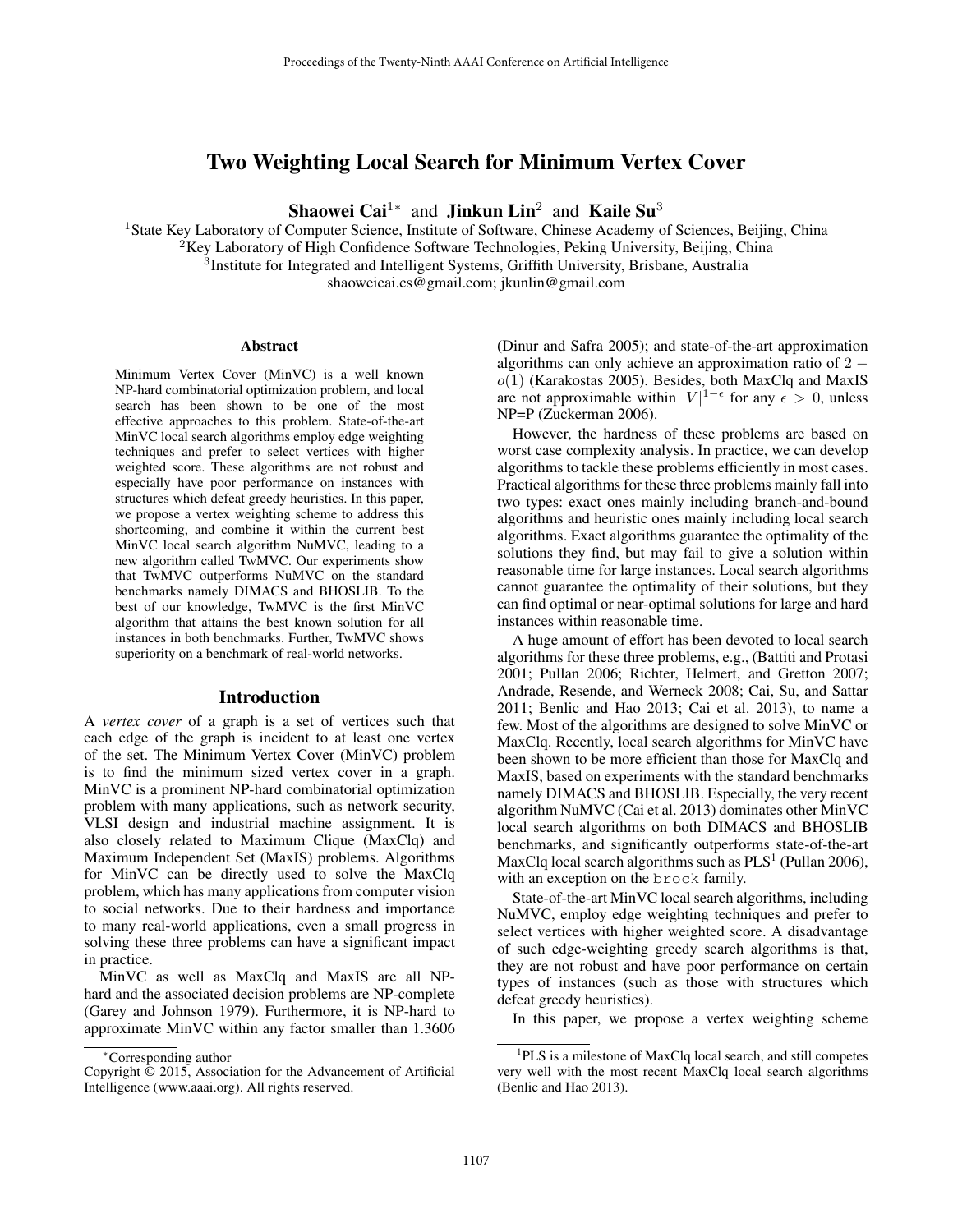to address this shortcoming. The main idea is to penalize vertices when they are not in the current candidate solution C, and force the algorithm to select those vertices with great penalties to add into  $C$ ; at the same time, we also decrease the penalty when a vertex is chosen thanks to its penalty, in order to prevent a vertex being selected over and over again because of its penalty (i.e., vertex weight). We combine the vertex weighting scheme within the NuMVC algorithm, leading to a new algorithm called TwMVC (Two weighting local search for Minimum Vertex Cover).

We carry out experiments to compare TwMVC with NuMVC on standard benchmarks including DIMACS and BHOSLIB benchmarks, as well as a real-world benchmark of web link networks. Experimental results show that TwMVC outperforms NuMVC on most DIMACS instances and almost all BHOSLIB instances. As far as we know, TwMVC is the first MinVC algorithm that attains the best known results for all DAIMCS and BHOSLIB instances. Note that it is known that for a single heuristic, it is very difficult to perform well on all these instances (Pullan, Mascia, and Brunato 2011). Furthermore, TwMVC performs better than NuMVC on real-world web link networks.

The following section introduces some necessary background knowledge, and Section 3 reviews NuMVC. We propose the vertex weighting scheme in Section 4 and describe the TwMVC algorithm in Section 5. Experimental evaluations of TwMVC are presented in Section 6. Finally, we give some concluding remarks.

### Preliminaries

### Basic Definitions and Notation

An undirected graph  $G = (V, E)$  consists of a vertex set V and an edge set  $E$  where each edge is a 2-element subset of  $V$ . A simple graph is an unweighted, undirected graph containing no graph loops or multiple edges. For an edge  $e = \{u, v\}$ , we say that vertices u and v are the *endpoints* of edge e. Two vertices are neighbors if and only if they both belong to some edge.

Given a simple graph  $G = (V, E)$ , a *candidate solution* for MinVC is a subset of vertices. An edge  $e \in E$  is *covered* by a candidate solution  $X$  if at least one endpoint of  $e$  belongs to  $X$ . Usually, MinVC local search algorithms maintain a current candidate solution during the search. For convenience, in the rest of this paper, we use  $C$  to denote the current candidate solution. The  $state$  of a vertex  $v$  is denoted by  $s_v \in \{1, 0\}$ , such that  $s_v = 1$  means  $v \in C$ , and  $s_v = 0$ means  $v \notin C$ . The *age* of a vertex is the number of steps since its state was last changed.

In edge weighting local search algorithms for MinVC, each edge  $e \in E$  is associated with a non-negative integer number  $w(e)$  as its edge weight. Given a candidate solution X, the cost of X, denoted by  $cost(X)$ , is defined as the total weight of edges uncovered by  $X$ . MinVC local search algorithms search for candidate solutions with lower cost. For a vertex v,  $score(v) = cost(C) - cost(C')$  where  $C' = C \setminus \{v\}$  if  $v \in C'$ , and  $C' = C \cup \{v\}$  otherwise, measuring the benefit of changing the state of vertex  $v$ .

# A Local Search Framework for MinVC

Most local search algorithms for MinVC, including COVER (Richter, Helmert, and Gretton 2007), EWLS (Cai, Su, and Chen 2010), EWCC (Cai, Su, and Sattar 2011) and NuMVC, solve the MinVC problem by iteratively solving its decision version — given a positive integer number  $k$ , searching for a k-sized vertex cover. A basic framework for such algorithms is shown in Algorithm 1, as described below.

| <b>Algorithm 1:</b> A Local Search Framework of MinVC |                                                                                                   |  |  |  |  |  |
|-------------------------------------------------------|---------------------------------------------------------------------------------------------------|--|--|--|--|--|
|                                                       | 1 construct $C$ until it is a vertex cover;                                                       |  |  |  |  |  |
|                                                       | 2 while not reach terminate condition do                                                          |  |  |  |  |  |
|                                                       | <b>if</b> C covers all edges <b>then</b><br>$3^{\circ}$                                           |  |  |  |  |  |
|                                                       | 4<br>$\begin{array}{ c c c c } \hline 4 & C^* := C; \ \hline \end{array}$ remove a vertex from C; |  |  |  |  |  |
|                                                       |                                                                                                   |  |  |  |  |  |
| 6                                                     | perform an exchanging step;                                                                       |  |  |  |  |  |
| 7 return $C^*$ ;                                      |                                                                                                   |  |  |  |  |  |

In the beginning, a vertex cover is constructed to initialize the current candidate solution  $C$ , usually using a greedy construction procedure. During the search, whenever the algorithm finds a  $k$ -sized vertex cover, one vertex is removed from C and the algorithm goes on to search for a  $(k - 1)$ sized vertex cover. The step to a neighboring candidate solution consists of exchanging a pair of vertices: a vertex  $u \in C$  is removed from C, and a vertex  $v \notin C$  is put into C. Such a step is called an exchanging step. When the algorithm terminates, it outputs the smallest vertex cover it has found.

### Review of NuMVC

This section reviews the NuMVC algorithm. NuMVC adopts the framework in Algorithm 1, and here we only introduce its exchanging step.

We first introduce the configuration checking (CC) strategy, which is an important strategy in NuMVC. Initially introduced in (Cai, Su, and Sattar 2011), the CC strategy aims to avoid cycling during local search. A vertex is configuration changed if and only if after its last removal from C, at least one of its neighboring vertices has changed its state. According to the CC strategy, only configuration changed vertices are allowed to be added into C. It has been proved that for any uncovered edge, at least one of its endpoints is configuration changed (Cai et al. 2013).

NuMVC performs an exchanging step in two stages. First, it picks a vertex  $u \in C$  with the greatest score to remove, breaking ties in favor of the oldest one. Then, it chooses a random uncovered edge e and picks one of e's endpoints to add into  $C$  as follows: if only one endpoint of e is configuration changed, then that vertex is selected; if both endpoints are configuration changed, then the one with greater *score* is selected, breaking ties in favor of the older one. At the end of each step, NuMVC increases weights of all uncovered edges by one, and if the averaged weight achieves a threshold, all edge weights are decreased by multiplying a positive real number that is smaller than 1.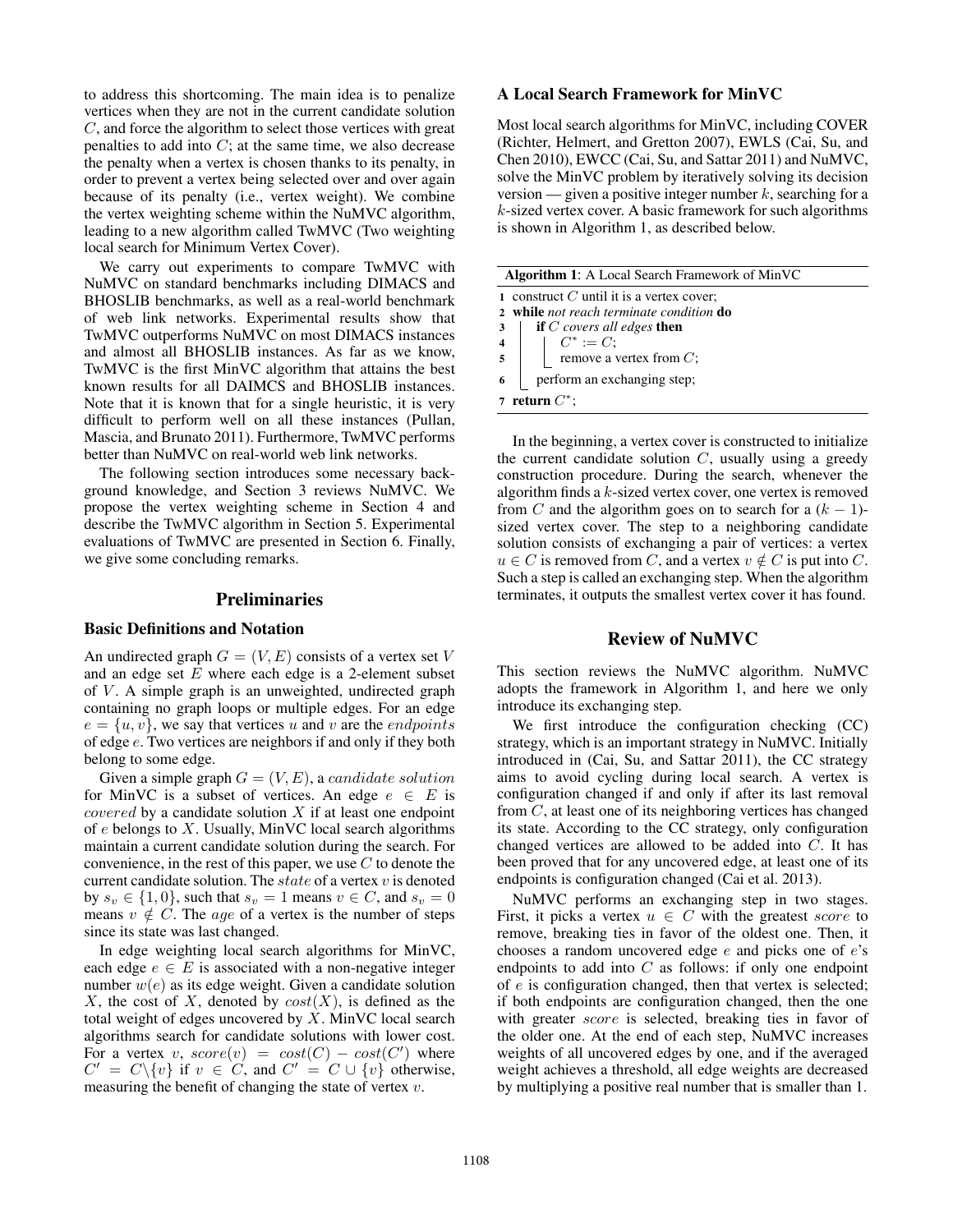### Vertex Weighting for MinVC

In this section, we propose a vertex weighting scheme and illustrate its usage in TwMVC. We also explain the differences of the proposed vertex weighting scheme with existing weighting schemes.

#### The Vertex Weighting Scheme

From an abstract perspective, the vertex weighting scheme in TwMVC includes two folds of meanings: first, it diversifies the search by forcing the algorithm to select those vertices that stay too often outside  $C$  to add into  $C$ ; on the other hand, a vertex should not benefit too many times from its vertex weight. Although we expect this vertex weighting scheme effective for most instances, we conjecture it is particularly effective for instances where some vertices would not be selected for very long time using greedy heuristics. As we will see, there are experimental evidences for this conjecture.

The vertex weighting scheme works as follows. Each vertex  $v$  is associated with a non-negative integer number  $w<sub>v</sub>(v)$  as its weight, which is initialized to 0. At the end of each exchanging step, for each vertex  $v \notin C$ ,  $w_v(v)$  is increased by one, to measure the frequency that it is outside C. Vertex weights are also decreased by one periodically. The vertex weights are used and updated if necessary when selecting a vertex to add into  $C$ . We note that TwMVC always picks a vertex from an uncovered edge to add into C. For the selected edge, if one endpoint's vertex weight is significantly greater than the other's, then it is chosen into  $C$  (when two vertices have similar weights, we ignore their weight difference), and also its vertex weight is decreased using the formula  $w_v(v) := w_v(v) \cdot \beta$ , where  $\beta \in [0, 1]$ .

While it is quite intuitive to increase vertex weights for vertices when they are not in  $C$ , we here explain the idea in the weight decreasing mechanism. For the sake of diversification, it is reasonable to force the algorithm to pick the vertex with significantly greater weight to add into C. However, if the weight of a vertex gets too high, then the vertex will be selected into C over and over again in a period of time, usually shortly after it is removed from  $C$ . This is because for such a high-weight vertex  $v$ , it needs some time for its neighbors to increase their weights to match with it. Before that, whenever TwMVC picks an uncovered edge containing  $v, v$  will be selected to add into  $C$  thanks to its high weight, regardless of its score. Thus the algorithm is likely misled during this period of time. In fact, a significant vertex weight can be regarded as a privilege of the vertex, which assures it to be selected into C. In order to avoid a vertex with significant weight to be added over and over again, this privilege should not be used too many times. A solution is thus to decrease the vertex weight of a vertex after it is selected into  $C$  via this privilege.

### Differences with Previous Weighting Schemes

As a popular form of diversification, weighting techniques have been widely used in local search algorithms for constraint search problems. However, the vertex weighting scheme in this work is different from existing weighting schemes in three important aspects.

First, our vertex weighting scheme decreases weight for only one vertex, while existing weighting schemes each time decrease weights for many elements. Some weighting methods decrease weights for all elements, such as the SAPS scheme for SAT (Hutter, Tompkins, and Hoos 2002) and the edge weighting scheme in NuMVC (Cai et al. 2013); others decrease weights for elements whose weights are greater than one, such as the PAWS scheme for SAT (Thornton et al. 2004) and the weighting scheme in DLS-MC for MaxClq (Pullan and Hoos 2006). *In spirit, previous weighting schemes decrease weights in order to focus on recent weighting decisions, while our vertex weighting scheme decreases weight for a vertex to avoid the vertex using its weight as a privilege too many times*.

Second, our vertex weighting scheme decreases weight when a vertex uses its weight as a privilege to be selected, while previous weighting schemes do so depending on other conditions. For instance, PAWS (Thornton et al. 2004) and DLS-MC (Pullan and Hoos 2006) decrease weights periodically, SAPS decreases weights based on a probability (Hutter, Tompkins, and Hoos 2002), while SWT (Cai and Su 2013) and the weighting scheme in NuMVC do so when the averaged weight reaches a threshold.

Finally, we would like to note that the way we utilize the vertex weights (i.e., focusing on whether two vertices have significant vertex weight difference) is novel.

A recent MinVC algorithm VEWLS, which is modified from NuMVC, also uses edge and vertex weights (Fang et al. 2014). However, the vertex weights are only simply used in the restart phase. Results in (Fang et al. 2014) shows that VEWLS has slight improvement over NuMVC on about 70% of the instances but a little worse on others.

### The TwMVC Algorithm

In this section, we develop a local search algorithm called TwMVC, which is obtained from NuMVC by applying the vertex weighting scheme in the preceding section.

We outline the TwMVC algorithm in Algorithm 2. The initialization is trivial: all vertex weights are initialized to 0, all edge weights are initialized to 1, and scores of vertices are computed accordingly; then the current candidate solution  $C$  is constructed by adding a vertex with the greatest score iteratively until it becomes a vertex cover.

At each step, TwMVC first picks a vertex  $u \in C$  with the greatest score to remove<sup>2</sup>, breaking ties in favor of the oldest vertex. Then, it selects a random uncovered edge e, and chooses one of e's endpoints to add into C according to the  $chooseAddVertex$  function. At the end of each step, edge weights of uncovered edges are increased by one, and all edge weights greater than one are decreased by one each  $\gamma$ (a parameter) steps. Also, vertex weights of vertices outside  $C$  are increased by one, and all vertex weights greater than one are decreased by one each 100 steps.

The *chooseAddVertex* function (Algorithm 3) in TwMVC chooses a vertex to add into C from an uncovered

<sup>&</sup>lt;sup>2</sup>Note that in C, a vertex with the greatest *score* is the one has the minimum absolute value of score, as all these scores are negative.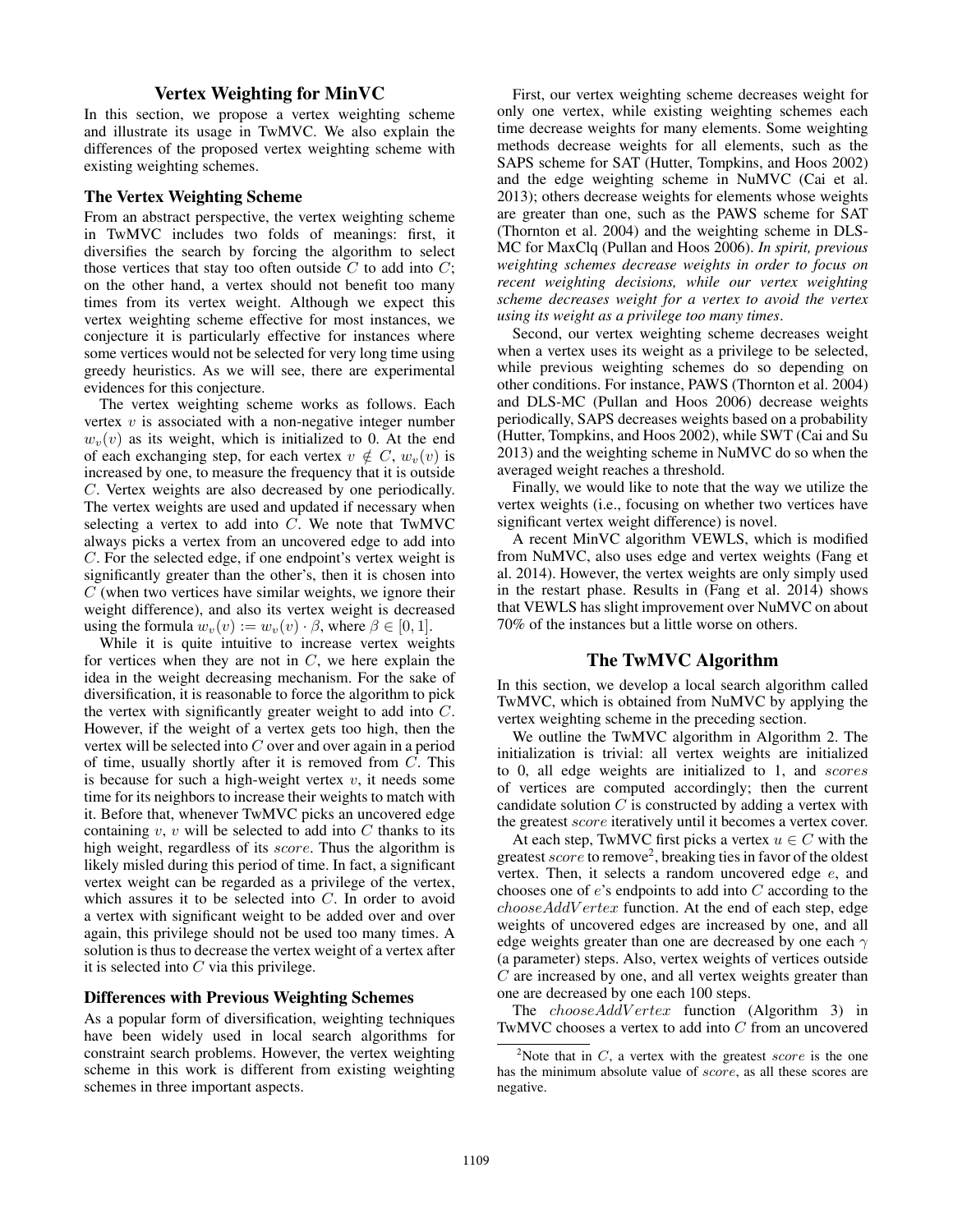edge. We denote the input edge as  $e$ , and its two endpoints as  $v_{i_1}$  and  $v_{i_2}$ . If only one endpoint of e is configuration changed, then the function returns that configuration changed vertex. Otherwise, the function selects a vertex from  $v_{i_1}$  and  $v_{i_2}$  depending on whether the two vertices have significant weight difference, or formally, whether  $|w_v(v_{i_1}) - w_v(v_{i_2})| > \delta$ , where  $\delta$  is an integer parameter. If this is the case, then the function returns the vertex with greater weight, and also decreases its weight by multiplying a factor  $\beta \in (0, 1)$ . If not, the function returns the vertex with greater *score*, breaking ties by preferring the older one.

Algorithm 2: TwMVC

|                         | <b>Input:</b> graph $G = (V, E)$ , the <i>cutoff</i> time    |  |  |  |  |  |  |  |
|-------------------------|--------------------------------------------------------------|--|--|--|--|--|--|--|
|                         | <b>Output:</b> vertex cover of $G$                           |  |  |  |  |  |  |  |
| 1                       | begin                                                        |  |  |  |  |  |  |  |
| $\overline{2}$          | $step := 0$ ;                                                |  |  |  |  |  |  |  |
| $\overline{\mathbf{3}}$ | initialize edge weights and vertex weights;                  |  |  |  |  |  |  |  |
| $\overline{\mathbf{4}}$ | construct $C$ greedily until it is a vertex cover;           |  |  |  |  |  |  |  |
| 5                       | while <i>elapsed time</i> $\lt$ <i>cutoff</i> <b>do</b>      |  |  |  |  |  |  |  |
| 6                       | if $C$ covers all edges then                                 |  |  |  |  |  |  |  |
| 7                       | $C^* := C$ :                                                 |  |  |  |  |  |  |  |
| 8                       | remove a vertex with the greatest <i>score</i> from $C$ ;    |  |  |  |  |  |  |  |
| 9                       | continue;                                                    |  |  |  |  |  |  |  |
| 10                      | choose a vertex $u \in C$ with the greatest score,           |  |  |  |  |  |  |  |
|                         | breaking ties in favor of the oldest one;                    |  |  |  |  |  |  |  |
| 11                      | $C:=C\backslash\{u\};$                                       |  |  |  |  |  |  |  |
| 12                      | choose an uncovered edge $e$ randomly;                       |  |  |  |  |  |  |  |
| 13                      | $v := chooseAddVertex(e);$                                   |  |  |  |  |  |  |  |
| 14                      | $C := C \cup \{v\};$                                         |  |  |  |  |  |  |  |
| 15                      | $w(e)$ +=1 for each uncovered edge e;                        |  |  |  |  |  |  |  |
| 16                      | if step\%\pmatrix = 0 then for each $w(e) > 1$ , $w(e)$ -=1; |  |  |  |  |  |  |  |
| 17                      | $w_v(v)$ +=1 for each $v \notin C$ ;                         |  |  |  |  |  |  |  |
| 18                      | if step\% 100=0 then for each $w_v(v) > 1$ , $w_v(v)$ -=1;   |  |  |  |  |  |  |  |
| 19                      | $step=1$ ;                                                   |  |  |  |  |  |  |  |
|                         |                                                              |  |  |  |  |  |  |  |
| 20                      | return $C^*$ ;                                               |  |  |  |  |  |  |  |
| 21                      | end                                                          |  |  |  |  |  |  |  |

Algorithm 3: chooseAddVertex $(e)$ 

**Input**: an uncovered edge  $e = \{v_{i_1}, v_{i_2}\}\$ **Output**: a vertex 1 if *only one endpoint of* e *is configuration changed* then 2 | return  $v^* \in e$  such that  $v^*$  is configuration changed; 3 if  $|w_v(v_{i_1}) - w_v(v_{i_2})| > \delta$  then 4  $v^* := v \in e$  with greater vertex weight;  $\begin{aligned} \mathfrak{s} \quad & \mid \quad w_v(v^*) := w_v(v^*) \cdot \beta; \end{aligned}$ 6 **|** return  $v^*$ ; 7 else 8 | return  $v^* \in e$  with greater score, breaking ties in favor of the older one;

# Empirical Results

In this section, we first compare TwMVC with NuMVC on standard benchmarks in the literature, i.e., the DIMACS and BHOSLIB benchmarks. Then, we compare TwMVC and NuMVC on a real-world benchmark of web link networks. Since NuMVC clearly outperforms other MinVC local

search algorithms (Cai et al. 2013), we do not compare TwMVC with other MinVC local search algorithms. Finally, we also compare TwMVC with state-of-the-art exact MaxClq solvers.

# The Benchmarks

The DIMACS benchmark is taken from the Second DIMACS Implementation Challenge for the Maximum Clique problem  $(1992-1993)^3$ . Thirty seven graphs were selected by the organizers for a summary to indicate the effectiveness of algorithms, comprising the Second DIMACS Challenge Test Problems. These instances were generated from real world problems and random graphs in various models. The DIMACS benchmark remains the most popular benchmark and has been widely used for evaluating MinVC and MaxClq algorithms. Note that as the DIMACS graphs were originally designed for the MaxClq problem, MinVC algorithms are tested on their complementary graphs.

The BHOSLIB<sup>4</sup> (Benchmarks with Hidden Optimum Solutions) instances were generated in the phase transition area according to model RB (Xu et al. 2007). This benchmark is famous for its hardness and has been widely used to evaluate recent local search solvers to MinVC, MaxClq and MaxIS.

The web link networks<sup>5</sup> were generated from web pages online. Here, vertices are web-pages and edges are hyperlinks between pages. Some instances are not simple graphs and thus not included in our experiment. These real-world instances have much larger sizes than those in DIMACS and BHOSLIB benchmarks, and has recently been used in testing MaxClq and Coloring algorithms (Rossi et al. 2013; Rossi and Ahmed 2014; Rossi et al. 2014).

# Experimental Preliminaries

TwMVC is programmed in C++, on the basis of source codes of NuMVC $<sup>6</sup>$ . Both algorithms are complied by g++</sup> (version 4.4.5) with the '-O2' option. For NuMVC, we adopt the parameter setting reported in (Cai et al. 2013). The parameters in TwMVC are tuned manually based on experiments, and are set as follows.

*Setting*  $\beta$  *and*  $\delta$ : We tune  $\beta$  by testing values in [0.6,0.9] with step of 0.05 (values outside this interval are essentially worse);  $\delta$  is tuned similarly. We find that TwMVC is not sensitive to  $\beta$  and  $\delta$ . For example, when  $\beta$  varies in [0.7,0.9] TwMVC has similar performance on most instances. This makes it easy to find a good setting for these two parameters. For all instances:  $\beta = 0.8$  and  $\delta = 100000$ .

*Setting* γ*:* Recall that TwMVC increases edge weights every step but decreases edge weights each  $\gamma$  steps. Thus, it is intuitive that  $\gamma$  should be linear to |E|. That is, for instances with more edges, the decreasing delay should be longer so that we have sufficient edge weights to guide the

<sup>3</sup> ftp://dimacs.rutgers.edu/pub/challenges

<sup>4</sup> http://www.nlsde.buaa.edu.cn/˜kexu/benchmarks/graphbenchmarks.htm

<sup>5</sup> http://www.graphrepository.com/networks.php

<sup>6</sup>Available from http://lcs.ios.ac.cn/~caisw/MVC.html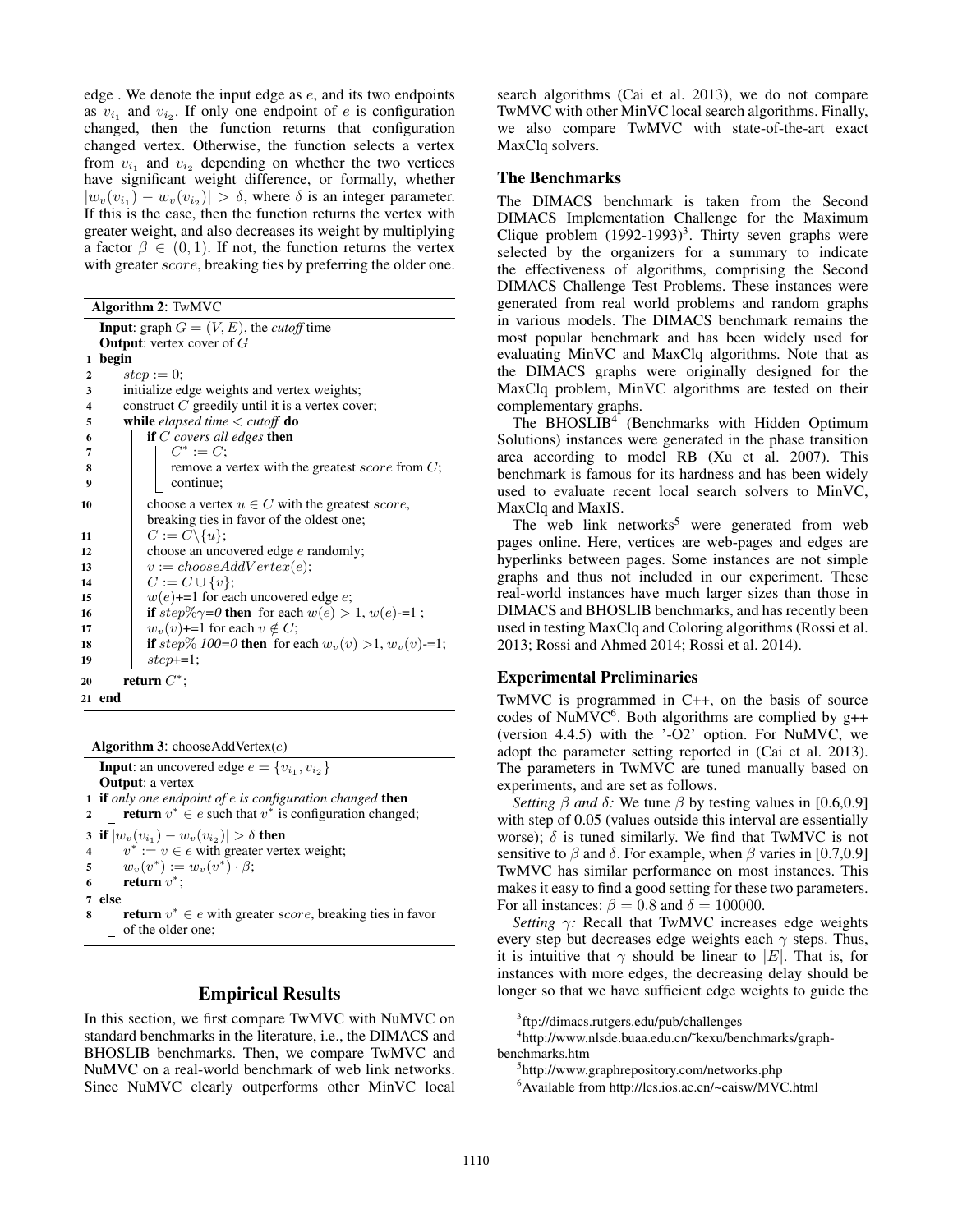search. Experiments suggest that  $|E|/k$  is a good form for  $\gamma$ . Finally,  $\gamma$  is set to  $|E|/7$  for most instances, except for C instances (where  $\gamma = |E|/15$ ), MANN instances (where  $\gamma = |E|/3.3$ ) and web instances (where  $\gamma = |E|/10$ ).

Although the above setting can already yield good performance on brock instances, we observe a much better setting for brock instances is:  $\beta = 1$ , delta = 10000 and  $\gamma = 1500$ , which is adopted in our experiment.

Each algorithm is executed 50 independent runs with different random seeds on each instance. The time limit is set to be half an hour for each run. All experiments are carried out on a machine under Linux, using an Intel $(R)$ Core(TM) 2.8 GHz CPU and 4 GB RAM. To execute the  $DIMACS$  machine benchmarks<sup>7</sup>, this machine requires  $0.22$ CPU seconds for r300.5, 1.32 CPU seconds for r400.5 and 4.67 CPU seconds for r500.5.

# DIMACS Benchmark Results

Experimental results on the DIMACS benchmark are presented in Table 1. Most DIMACS instances are so easy that they are solved by both solvers with 100% success rate within 2 seconds, and thus are not reported.

For each instance we report optimal (or minimum known) vertex cover size ("VC<sup>\*</sup>"); success rate ("suc rate"), i.e., the number of successful runs divided by the number of total runs, where a run is successful if a solution of size VC<sup>∗</sup> is found; and the penalized averaged run time in CPU seconds over all runs ("time"), where run time of a successful run is the time to find the  $VC^*$  solution, and that of a failed run is considered to be an hour. If there are no successful runs, the "time" column is marked with "n/a". The results in bold indicate the best performance for an instance.

Table 1: Comparison of NuMVC and TwMVC on the DIMACS benchmark. The VC<sup>\*</sup> column marked with an asterisk means that the minimum known vertex cover size has been proved optimal.

| Graph        |        | <b>NuMVC</b> |      | TwMVC    |                 |
|--------------|--------|--------------|------|----------|-----------------|
| Instance     | $VC^*$ | suc rate     | time | suc rate | time            |
| brock400 2   | $371*$ | 90%          | 954  | $100\%$  | $\overline{18}$ |
| brock400 4   | $367*$ | 100%         | 6.17 | 100%     | 0.64            |
| brock800 2   | $776*$ | $0\%$        | n/a  | 6%       | 3451            |
| brock800 4   | $774*$ | $0\%$        | n/a  | 50%      | 2156            |
| C2000.9      | 1920   | $0\%$        | n/a  | 6%       | 3483            |
| C4000.5      | 3982   | 100%         | 282  | 100%     | 238             |
| keller6      | 3302   | 100%         | 4.32 | 100%     | 4.41            |
| MANN a45     | $690*$ | 100%         | 115  | 100%     | 85              |
| MANN a81     | 2221   | 16%          | 3263 | 26%      | 2614            |
| p hat 1500-1 | 1488*  | 100%         | 4.36 | 100%     | 6.28            |

TwMVC outperforms NuMVC on these DIMACS instances, except for keller6 and p\_hat1500-1 where the two solvers have similar performance. The performance of TwMVC is significantly better than that of NuMVC on brock instances and the two putatively hardest instances C2000.9 and MANN\_a81 (Richter, Helmert, and Gretton 2007; Grosso, Locatelli, and Pullan 2008; Cai, Su, and Sattar

2011; Cai et al. 2013). Remarkably, TwMVC finds a 1920 sized vertex cover (or equivalently a 80-sized clique in the complementary graph) in 6% runs for C2000.9. Note that only a few algorithms can locate a 1920-sized vertex cover (or a clique of 80 vertices for the complementary graph), and even for those that do, they only succeed in one trial out of 100 and usually need more time (Grosso, Locatelli, and Pullan 2008; Pullan, Mascia, and Brunato 2011; Wu, Hao, and Glover 2012; Cai et al. 2013).

There are two families of instances that are very difficult for greedy heuristics, including brock instances where optimal solutions consist of low-degree vertices, and MANN instances which have a large proportion of plateaus in search space. Thanks to the vertex weighting scheme, TwMVC shows significant improvement over NuMVC on brock and MANN instances. Finally, we note that TwMVC succeeds in finding the best known solution for all DIMACS instances, indicating its robustness. Comparatively, NuMVC fails to find the best known solution for 3 instances.

Table 2: Comparison of NuMVC and TwMVC on the BHOSLIB benchmark. All these BHOSLIB instances have a hidden optimal vertex cover, whose size is shown in the VC<sup>\*</sup> column.

| Graph            | <b>NuMVC</b> |          | TwMVC |          |      |
|------------------|--------------|----------|-------|----------|------|
| Instance         | $VC^*$       | suc rate | time  | suc rate | time |
| $frb53-24-1$     | 1219         | 68%      | 1843  | 74%      | 1508 |
| $frb53-24-2$     | 1219         | $100\%$  | 284   | $100\%$  | 243  |
| $frb53-24-3$     | 1219         | 100%     | 75    | 100%     | 66   |
| $frb53-24-4$     | 1219         | $100\%$  | 422   | 100%     | 334  |
| $frb53-24-5$     | 1219         | 100%     | 75    | 100%     | 68   |
| $frb56-25-1$     | 1344         | 94%      | 780   | 94%      | 755  |
| frb56-25-2       | 1344         | 84%      | 1145  | 90%      | 992  |
| $frb56 - 25 - 3$ | 1344         | 100%     | 175   | $100\%$  | 138  |
| $frb56-25-4$     | 1344         | 100%     | 73    | $100\%$  | 53   |
| $frb56 - 25 - 5$ | 1344         | 100%     | 45    | $100\%$  | 37   |
| $frb59 - 26 - 1$ | 1475         | 76%      | 1671  | 78%      | 1448 |
| $frb59-26-2$     | 1475         | 22%      | 3026  | 40%      | 2424 |
| frb59-26-3       | 1475         | 82%      | 1177  | 90%      | 881  |
| frb59-26-4       | 1475         | 60%      | 1879  | 46%      | 2203 |
| $frb59 - 26 - 5$ | 1475         | $100\%$  | 97    | $100\%$  | 91   |

### BHOSLIB Benchmark Results

Experimental results on the BHOSLIB benchmark are shown in Table 2. We adopt the same report methodology used for the DIMACS benchmark. For concentrating on hard instances, we only present the three groups of large instances with more than 1200 vertices, which are much more difficult than those smaller sized ones.

The results illustrate that TwMVC outperforms NuMVC for these hard BHOSLIB instances in terms of both success rate and run time. For instances solved by both algorithms with 100% success rate, TwMVC finds an optimal solution faster than NuMVC. For other instances, TwMVC has better success rate than NuMVC except for  $frb59-26-4$ . Indeed, as reported in (Cai et al. 2013), NuMVC significantly improves the success rate on hard BHOSLIB instances, and it is challenging to improve such good success rates. Nevertheless, TwMVC does push this further by showing better success rates consistently.

<sup>7</sup> ftp://dimacs.rutgers.edu/pub/dsj/clique/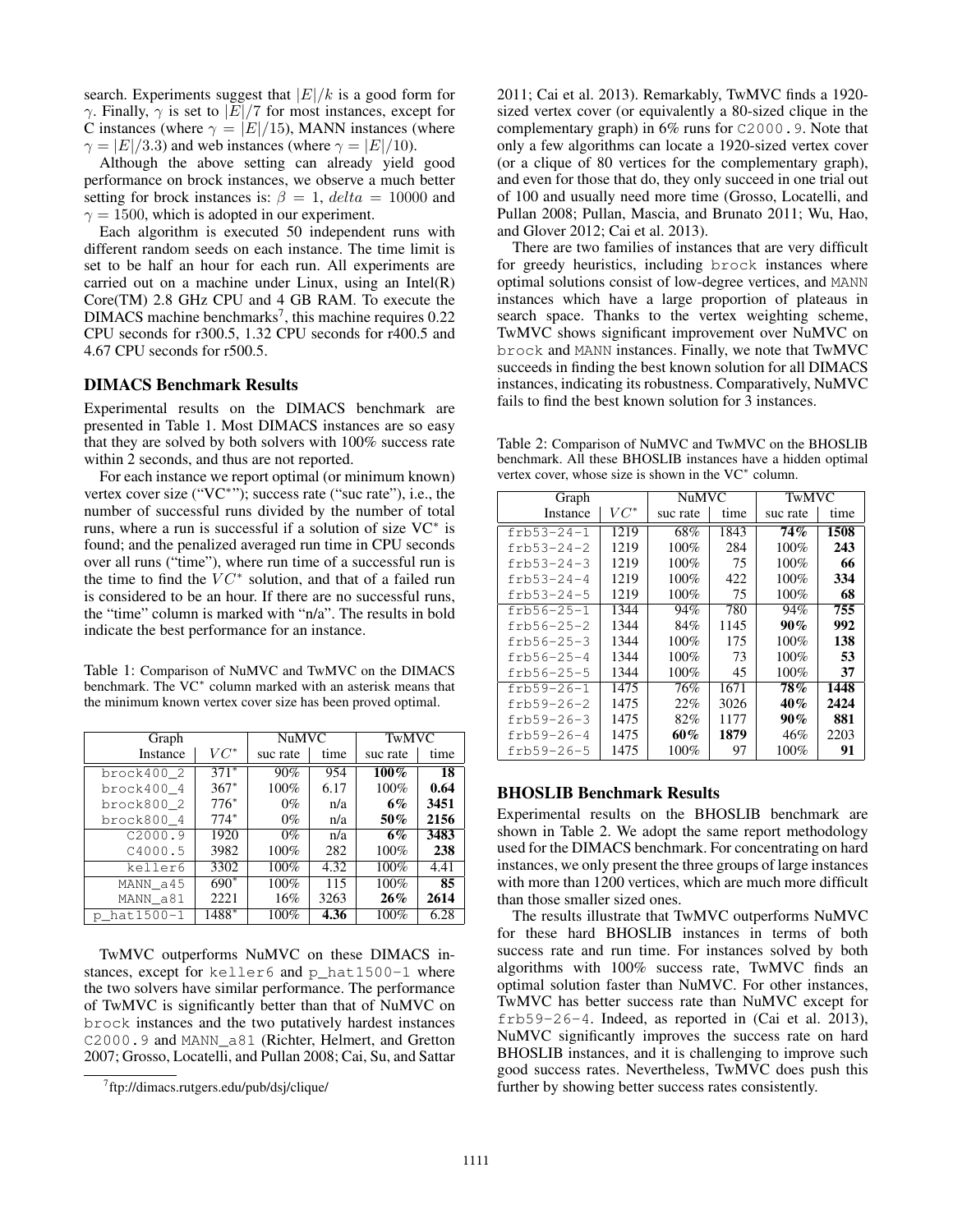### Web Link Benchmark Results

The web link instances are much larger than standard benchmark instances, and their optimal solutions are still unknown. For these large instances, we first report the number of vertices ("|V|") and the number of edges ("|E|"). Then, we report the minimum size (" $VC_{min}$ ") and averaged size ("VC $_{avg}$ ") of vertex covers found by each algorithm, as the sizes of vertex covers found by the two algorithms vary considerably on these instances.

| oviivililuus.   |        |        |            |            |              |            |  |
|-----------------|--------|--------|------------|------------|--------------|------------|--|
| Instance        | IVI    | ΙEΙ    | NuMVC      |            | <b>TwMVC</b> |            |  |
|                 |        |        | $VC_{min}$ | $VC_{avg}$ | $VC_{min}$   | $VC_{avg}$ |  |
| web-BerkStan    | 12.3K  | 19.5K  | 5384       | 5384       | 5384         | 5384       |  |
| web-arabic05    | 163.5K | 1.7M   | 114464     | 114475.36  | 114435       | 114438.3   |  |
| web-edu         | 3K     | 6.4K   | 1451       | 1451       | 1451         | 1451       |  |
| web-google      | 1.2K   | 2.7K   | 498        | 498        | 498          | 498        |  |
| web-indochina04 | 11.3K  | 47.6K  | 7300       | 7300       | 7300         | 7300       |  |
| web-it04        | 509K   | 7.1M   | 414700     | 414714.52  | 414699       | 414714.76  |  |
| web-polblogs    | 643    | 2.2K   | 244        | 244        | 244          | 244        |  |
| web-sk- $2005$  | 121.4K | 334.4K | 58198      | 58206      | 58173        | 58173      |  |
| web-spam        | 4.7K   | 37.3K  | 2297       | 2297       | 2297         | 2297       |  |
| web- $uk-2005$  | 129K   | 11.7M  | 127774     | 127774     | 127774       | 127774     |  |
| web-webbase01   | 16K    | 25.5K  | 2651       | 2651.96    | 2651         | 2651.86    |  |

Table 3: Comparison of NuMVC and TwMVC on web link benchmark.

The results on the web link networks are summarized in Table 3. Overall, TwMVC finds better solutions than NuMVC on these web link networks. Specially, TwMVC finds smaller vertex covers that NuMVC cannot reach for 3 instances, and for web-webbase01 where they both can find vertex covers of 2651 vertices, TwMVC does so with a better success rate.

For the remaining 7 instances, the two algorithms find solutions of the same quality consistently. Among these instances, 4 of them (web-edu, web-google, web-polblogs and web-spam) are relatively small and easy, and the run time to reach the solution is usually less than one second. For the other 3 instances, the averaged run time of TwMVC to reach such a solution in Table 3 is 62s, 1s and 71s for Berkstan, indochina and web-uk-2005, while that of NuMVC is 12s, 16s and 82s.

#### Comparison with Exact MaxClq Algorithms

Recently, there has been great progress on MaxClq exact algorithms, mainly thanks to MaxSAT reasoning techniques (Li and Quan 2010b) and exploitation of graph structures (Li and Quan 2010a; Li, Fang, and Xu 2013).

For most DIMACS instances, TwMVC finds an optimal solution very quickly (usually within one second), much faster than exact algorithms. Also, these exact algorithms are not evaluated on some open DIMACS instances including C2000.9, MANN\_a81 and keller6, which are too difficult for exact algorithms (Li and Quan 2010a) and they cannot find a solution as good as TwMVC finds.

We compare TwMVC with two state-of-the-art exact solvers namely MaxCLQ (Li and Quan 2010b) and IncMC (Li, Fang, and Xu 2013) on DIMACS benchmark. The runtime of the exact solvers are taken from (Li, Fang,

and Xu 2013) (the open instances and small instances are not reported there), where the time limit is 2000 seconds and the computing platform is an Intel Xeon CPU E7- 8837@2.67GHz under Linux with 4GB RAM. The results (Table 4) show that TwMVC outperforms them on most instances. As for BHOSLIB instances, IncMC is currently the best exact solver on these instances (Li, Fang, and Xu 2013). Nevertheless, exact solvers still lag far behind local search solvers on BHOSLIB instances. For example, we are unaware of any exact MaxClq solver that can solve frb50-23-3 or any frb59 instance.

Table 4: Comparison of TwMVC and exact solvers on DIMACS instances

| Graph       | TwMVC    |              | MaxCLQdyn | <b>IncMC</b> |
|-------------|----------|--------------|-----------|--------------|
| Instance    | suc rate | time         | time      | time         |
| brock400 2  | 100%     | 18           | 130       | 210          |
| brock400_4  | 100%     | 0.64         | 154       | 259          |
| brock800 2  | 6%       | >2000        | >2000     | >2000        |
| brock800 4  | 28%      | >2000        | >2000     | >2000        |
| C250.9      | 100%     | < 0.1        | 361       | 333          |
| C500.9      | 100%     | 0.1          | >2000     | >2000        |
| C1000.9     | 100%     | $\mathbf{2}$ | >2000     | >2000        |
| C2000.5     | 100%     | $\mathbf{2}$ | >2000     | >2000        |
| C4000.5     | 100%     | 238          | >2000     | >2000        |
| DSJC1000.5  | 100%     | 0.5          | 382       | 261          |
| keller5     | 100%     | $<$ 0.1      | >2000     | 177          |
| MANN a27    | 100%     | < 0.1        | 0.16      | 0.43         |
| MANN_a45    | 100%     | 85           | 25        | 114          |
| p_hat700-1  | 100%     | < 0.1        | >2000     | >2000        |
| p_hat700-2  | 100%     | $<$ 0.1      | 6.2       | 1.3          |
| p_hat700-3  | 100%     | $<$ 0.1      | 1383      | 357          |
| p_hat1500-1 | 100%     | 6.28         | 12.3      | 5.14         |
| p_hat1500-2 | 100%     | $<$ 0.1      | >2000     | >2000        |
| p_hat1500-3 | 100%     | $<$ 0.1      | >2000     | >2000        |

# Conclusions and Future Work

This paper proposed a vertex weighting scheme for MinVC and combined it within the current best MinVC local search algorithm NuMVC. While previous local search algorithms for MinVC prefer edge weighting techniques, this work suggests vertex weighting techniques can improve the robustness and efficiency of those algorithms. The resulting algorithm TwMVC outperforms NuMVC on standard benchmarks DIMACS and BHOSLIB, as well as a real-world benchmark from web link analysis.

TwMVC has a few instance-dependent parameters. A direction of future work is to eliminate the parameters in TwMVC. We would also like to develop more efficient MinVC and MaxClq algorithms for huge real-world networks.

### Acknowledgement

This work is supported by China National 973 Program 2014CB340301, National Natural Science Foundation of China 61370072 and 61472369, and ARC Grant FT0991785. We would like to thank the anonymous referees for their helpful comments.